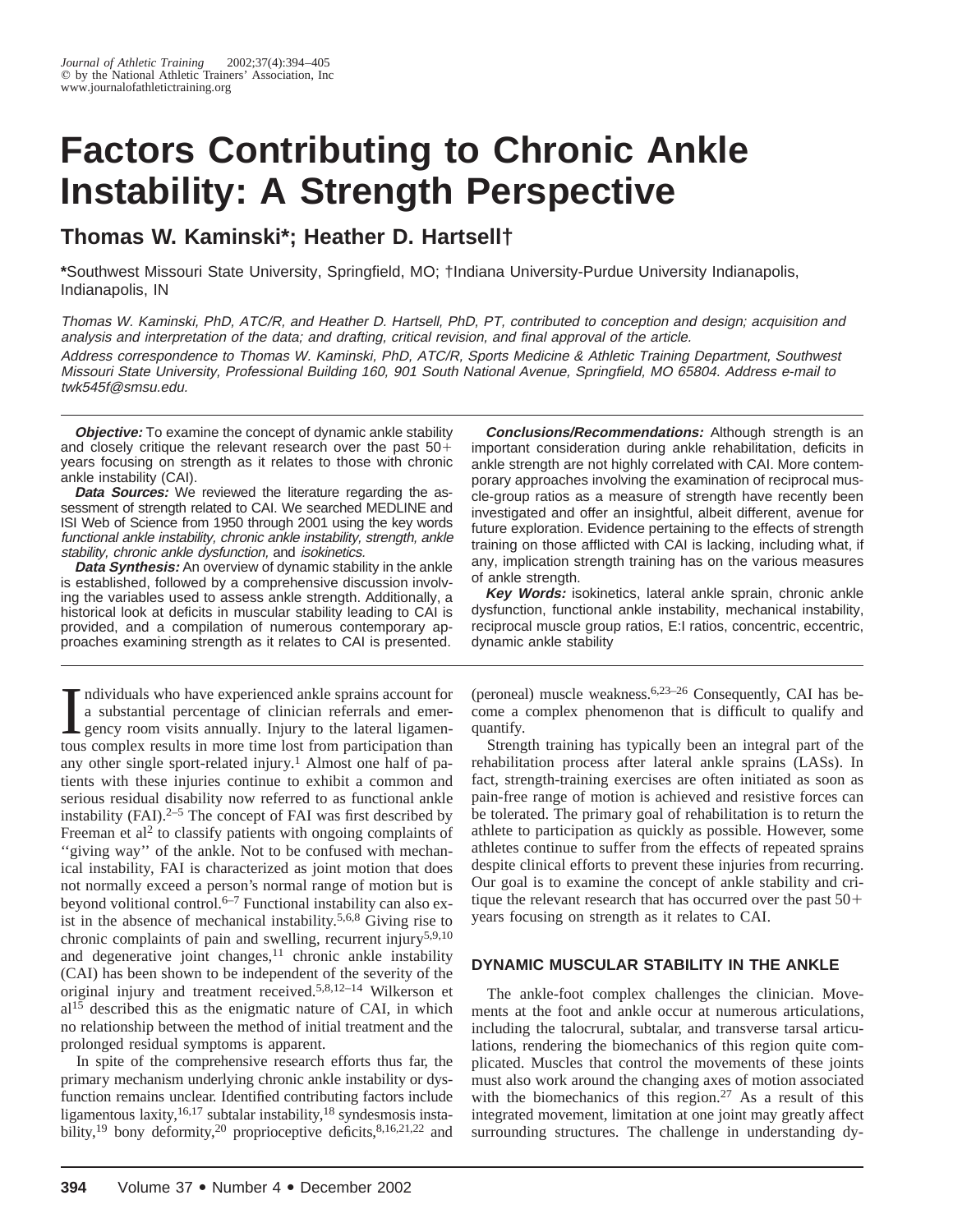namic stabilization and its contribution to CAI will continue to plague, but at the same time intrigue, the clinician.

Dynamic joint stabilization is achieved by cocontraction of the muscles surrounding a joint. During activities that involve the lower limb, such as running, cutting, and jumping, the athlete relies on muscular cocontraction, in particular eccentric control, to minimize forces between the ground and the anklefoot complex.28 As a result, athletes who are lacking or imbalanced in this muscular cocontraction ability may be susceptible to injury because they do not have the muscular ability to smoothly dissipate these forces in a coordinated manner. The excessive stress on the surrounding joint tissues often predisposes the athlete to injury.

Even with recognition of the important role of dynamic stability at a joint, little work has been done on the clinical applicability afforded by dynamic strength, particularly with the extensive use of isokinetic testing since the 1980s. This is surprising given the high incidence of ankle injuries and the increasing awareness of the ramifications of CAI. Perhaps researchers and clinicians have avoided testing and evaluating the ankle due to the intricate articulations and short polyarticulated segment, difficulty in evaluating the separate contributions of the numerous muscles operating at the ankle, mechanics of limb and joint stabilization, and subsequent alignment of joint axes of motion and their movements.25,26,29,30 Avoidance may also be due to disagreements among biomechanists regarding where ankle motion is actually occurring and differences in definitions of pronation-supination and inversion-eversion. Despite these constraints, clinicians and researchers are attempting to resolve the issue of dynamic strength and CAI using the talocrural (plantar flexion and dorsiflexion) and subtalar (inversion and eversion) joints.

#### **Assessing Dynamic Ankle Stability**

The capacity of muscles to produce force (strength) and afford stabilization to the joint can be assessed using either static (isometric) or dynamic (isotonic or isokinetic) contractions. Traditionally, strength-training exercises incorporated into CAI protocols follow a normal progression from isometric to isotonic activities, occasionally concluding with an introduction to isokinetic techniques. Similarly, stability in the ankle has been assessed using each of these types of strength measurements.

**Isometric Assessment.** Static, or isometric, activity is produced when muscle tension is created without change in the muscle's length.<sup>31</sup> The maximum amount of tension that one can create in a brief period of time  $(<5$  seconds) is often referred to as the maximum voluntary contraction (MVC). As the maximal effort is sustained past 5 seconds, tension in the muscle progressively decreases because of fatigue.31 As a result, 6 seconds is the recommended duration for performing one maximal isometric bout.32 Isometric assessment offers the clinician a simple and inexpensive method to monitor strength. However, it has disadvantages when used in a research environment. Traditionally, the same muscle-strength grades used with manual muscle testing are also used to assess isometric strength. However, the measurements may be susceptible to error because of subjective grading. In addition, differences in testing position and the amount of resistance applied and variations in testing angles can all lead to measurement discrepancies. Isometric strength measurements can also be performed with the use of special testing equipment that can

lessen the subjectiveness associated with the traditional grading schemes. These specialized devices include cable tensiometers, handheld dynamometers, handgrip dynamometers, pinch dynamometers, isokinetic dynamometers, and pressure algometers. Each of these devices is capable of measuring force output in a quantifiable term, whether it is in pounds, newtons, or radians. Handgrip and pinch dynamometers are typically used for assessing upper extremity isometric strength, while pressure algometers have been used extensively in the assessment of pain. Several types of handheld dynamometers have been employed to measure isometric ankle strength. It would also appear that the manual muscle techniques described in *Daniels and Worthingham's Muscle Testing*<sup>33</sup> textbook are the most common isometric test positions instituted.<sup>29-31</sup> Docherty et al<sup>34</sup> used a MicroFET2 handheld dynamometer (MicroFET, Draper, UT) to measure dorsiflexor and evertor strength to the nearest 0.1 N. Similarly, Paris and Sullivan<sup>35</sup> used a Nicholas handheld dynamometer (Lafayette Instruments Co, Lafayette, IN) to examine isometric force generated during rearfoot inversion and eversion. This device is capable of measuring force output to the nearest 1.0 N. Furthermore, isokinetic dynamometers set at a velocity of  $0^{\circ} \cdot s^{-1}$ can be used to assess isometric strength. Holme et  $a^{36}$  used a Cybex 6000 isokinetic dynamometer (Henley Health Care, Sugarland, TX) to examine inversion, eversion, plantar flexion, and dorsiflexion isometric strength in their training subjects. The Kin Com dynamometer (Chattanooga Group, Hixson, TN) has similarly been used to examine isometric strength in the ankle.22 Other noncommercial dynamometers have also been employed to assess strength isometrically, usually consisting of a load cell to measure torque production and some laboratory-manufactured test apparatus. Geboers et  $al<sup>37</sup>$  recently measured the effects of immobilization on ankle-dorsiflexion strength with such a device. Typically, 3 to 5 maximal isometric test repetitions are performed with each trial, which lasts 5 seconds. Rest periods of approximately 1 minute allow local circulation to be reestablished and fatigue due to lactic acid production to decrease.38

Some experts believe that isometric training improves strength at a particular joint angle, while others believe that isometric training at one angle joint may have carryover to adjacent angles. $28-32$  Specificity is a critical issue, but the extremes to which it prevails remain controversial. Regardless, clinical isometric testing requires testing at numerous angles if detailed information is to be gained concerning the dynamic strength of the ankle muscles involved in CAI.

**Isotonic Assessment.** Evaluation of dynamic ankle strength is possible using isotonic methods. Isotonic activity is dynamic, involving a change in the muscle's length.<sup>31</sup> Both concentric (shortening) and eccentric (lengthening) muscle actions can be assessed with isotonic strength testing. However, isotonic measurement is the least used of the 3 different strengthtesting techniques at the ankle. While isotonic exercises (rubber tubing, toe exercises, body-resistance exercises, and commercial equipment) are commonly prescribed during ankle rehabilitation, the use of the one-repetition maximum (1RM) isotonic test of ankle strength is relatively nonexistent. Recent reports have examined the force-elongation properties of rubber tubing in an attempt to quantify resistive force during a variety of exercise routines with these tubes<sup>39-40</sup>; however, we found no published reports of using rubber bands to quantify isotonic strength.

Perhaps the rationale for the absence of isotonic testing of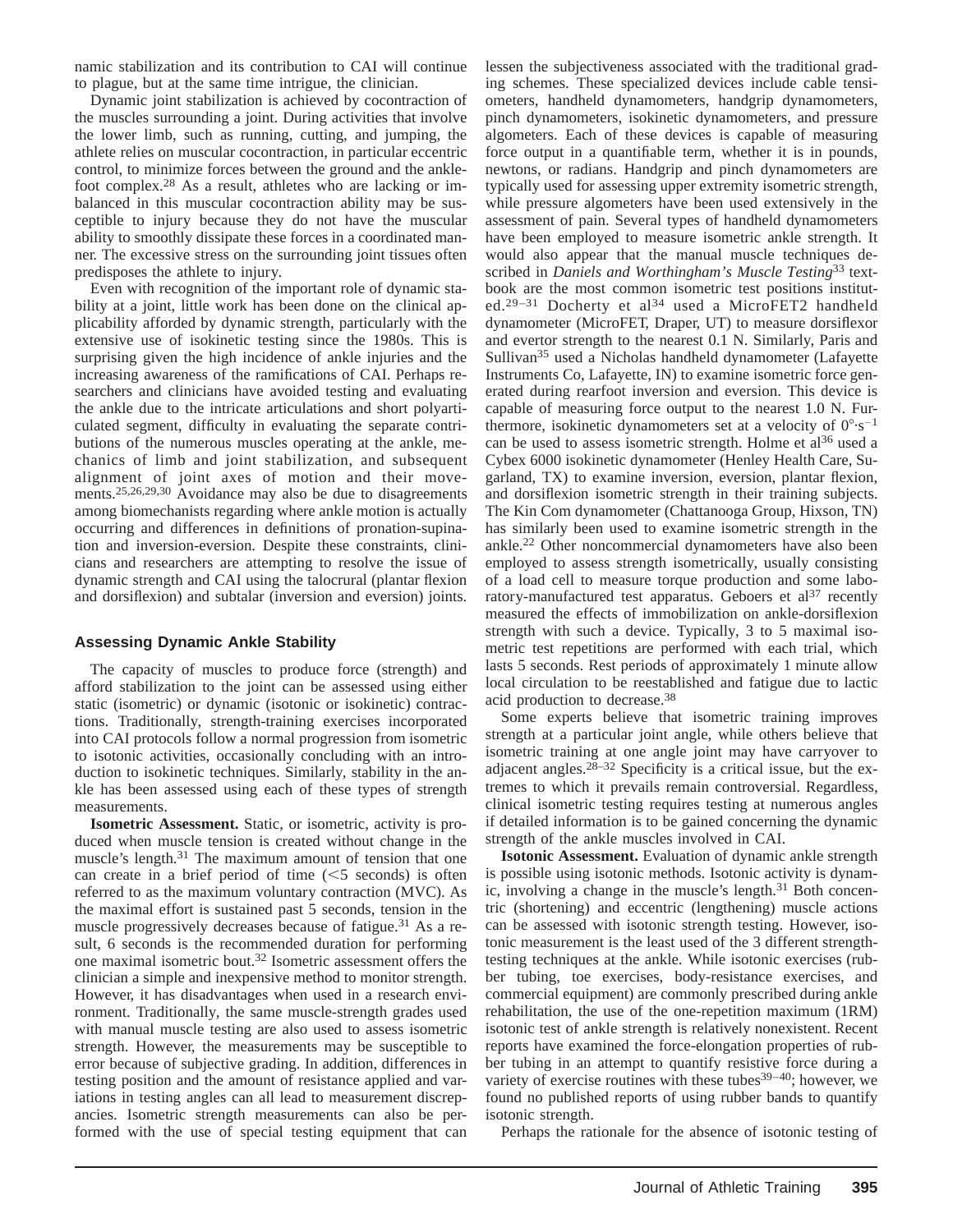muscle actions involving the ankle-foot complex is the lack of devices used for testing. Although the 1RM test is ordinarily used to assess the strength of large muscle groups, it is not typically used for the smaller muscle groups of the ankle region. Some of the newer isokinetic dynamometers also offer the availability of isotonic modes. These devices lend themselves to a more accurate assessment of isotonic strength, especially with smaller joints, such as the ankle, where isolation of specific muscle groups is difficult. Recently, Nadeau et  $al<sup>41</sup>$ evaluated ankle plantar-flexion strength in the isotonic mode on a Biodex isokinetic dynamometer (Biodex Medical Systems, Inc, Shirley, NY). Isotonic assessment of plantar-flexion strength provided different values of torque, velocity, and power depending on testing conditions (preload and range of motion) used. Furthermore, they suggested that in a clinical setting, it would be important to control for these conditions. Perhaps this is why isotonic testing of the ankle using these dynamometers is rarely performed. The need for further studies using isotonic test protocols is evident.

**Isokinetic Assessment.** The concept of isokinetic strength was first introduced by Hislop and Perrine in 1967.<sup>42</sup> Isokinetic strength testing offers resistance at a constant speed (velocity), so the amount of resistance varies through the range of motion.29,31 For a movement to be considered truly isokinetic, the patient must provide maximal effort throughout the entire range of motion. Isokinetic dynamometers are safe to use and provide a very accurate assessment of strength throughout the available joint range of motion. Perhaps the greatest disadvantages to isokinetic testing are the expensive initial cost and maintenance. However, from a research perspective, the useful results derived from these isokinetic devices are considered the standard for strength measurement.

With the introduction of isokinetic dynamometry, the manner in which clinicians can quantify strength has vastly improved. Over time, numerous modifications have occurred, but the dynamometers continue to remain a reliable and valid way of assessing muscle performance.<sup>29</sup> Their development has also permitted the attainment and control of velocity during maximal concentric and eccentric contractions.43

While we may be experiencing a decline in the clinical use of isokinetic dynamometry and a reduction in the the number of available manufacturers, research investigations continue. Having the ability to assess both concentric and eccentric actions of muscle gives the clinician the tools to evaluate strength deficits and monitor strength changes more closely as the rehabilitation program progresses. Contemporary evidence also supports the use of isokinetic dynamometry to examine reciprocal muscle-group ratios.<sup>25,44,45</sup> Perhaps Perrin<sup>29</sup> was right when he stated, less than a decade ago, that the arrival of active isokinetic dynamometry would potentially bring increased reports of concentric-to-eccentric ratios to the scientific literature.

One of the greatest challenges for the clinician and researcher involving the examination of isokinetic strength values relates to the vast disparity in how these values are reported. Clinicians and researchers need to use similar sets of values and language, which will make comparisons across studies easier and more applicable. Both peak and average torque values have been reported. Perrin<sup>29</sup> reported high reliability with both measures. In addition, several other studies  $46-51$  have established the reliability of isokinetic muscle testing of the ankle joint. It is important to remember that average torque values require a standardization of range of motion through which

the test was performed, because force production at each point in the range of motion is necessary for determining the average. Expressing peak and average torque as a percentage of body mass enables comparisons among subjects despite bodysize differences. Wilkerson et al<sup>15</sup> advocated using average power data because the rate at which muscular tension is developed is as important as the magnitude of that tension. However, care must be taken to ensure that the units of expression are similar and that torque (force) production data are expressed using le Système International d'Unites (SI). Most isokinetic dynamometers and the computers with which they are interfaced can be programmed to report SI base units. In summary, the use of isokinetic dynamometry in the assessment of ankle strength has thus far proven to be objective, quantifiable, and reliable.

With such a complex series of integrated articulations, it is difficult to separate the effects of different muscles and joints working across the many angles of ankle-joint motion. This is particularly true for dynamic isotonic-strength testing because different muscles are likely to be recruited at different parts of the range, but the use of isokinetics for dynamically evaluating strength is becoming more popular. Increased use may be attributed to the accommodating resistance, ability to use higher velocities or speeds of contraction, and closer approximation of functional speeds than other methods of strength evaluation. However, human muscle performance is not characterized by a constant speed of movement but by a continuous interplay of acceleration and deceleration. Functionally, muscle groups work together synergistically in particular activation patterns that vary from task to task. Although isokinetics may be a less-than-perfect simulation of human muscle performance, they are still considered by many to be the best indicator for quantifying functional performance, providing useful values to determine injury and rehabilitation status, and as a discharge criterion.

# **Dynamic Stability Interpretation**

Once the method of evaluating human muscle performance has been selected, the clinician must decide how to interpret and use the information gained. Opportunities for interpretation and usefulness vary according to the evaluation method selected. A comparative standard is needed to distinguish between "normal" and "abnormal."<sup>30</sup> Yet this is difficult, because the normative data previously reported tend to be dynamometer or method specific and not directly applicable to other systems. The lack of direct application may be the result of differences in instrumentation, testing protocols, data reduction, and output.<sup>30</sup> Furthermore, muscle performance varies substantially with age, sex, body mass, and activity level.

**Measurement Units.** Absolute values are often measured as maximal peak torques or force.6,15,22,35,46,49,52,53 The data are a useful comparison for a given subject from session to session but are not useful when making comparisons among subjects (general population, healthy or otherwise). When reporting the absolute torque values, typically a comparison is made with the same muscle or muscle group in the contralateral extremity. As the ''gold standard'' of measurement, a discrepancy of 10% or less is considered within acceptable limits.25,30 However, this method does not consider that an individual may have or have had a bilateral injury, causing the gold standard to be inaccurate.

Comparisons among subjects require a common baseline,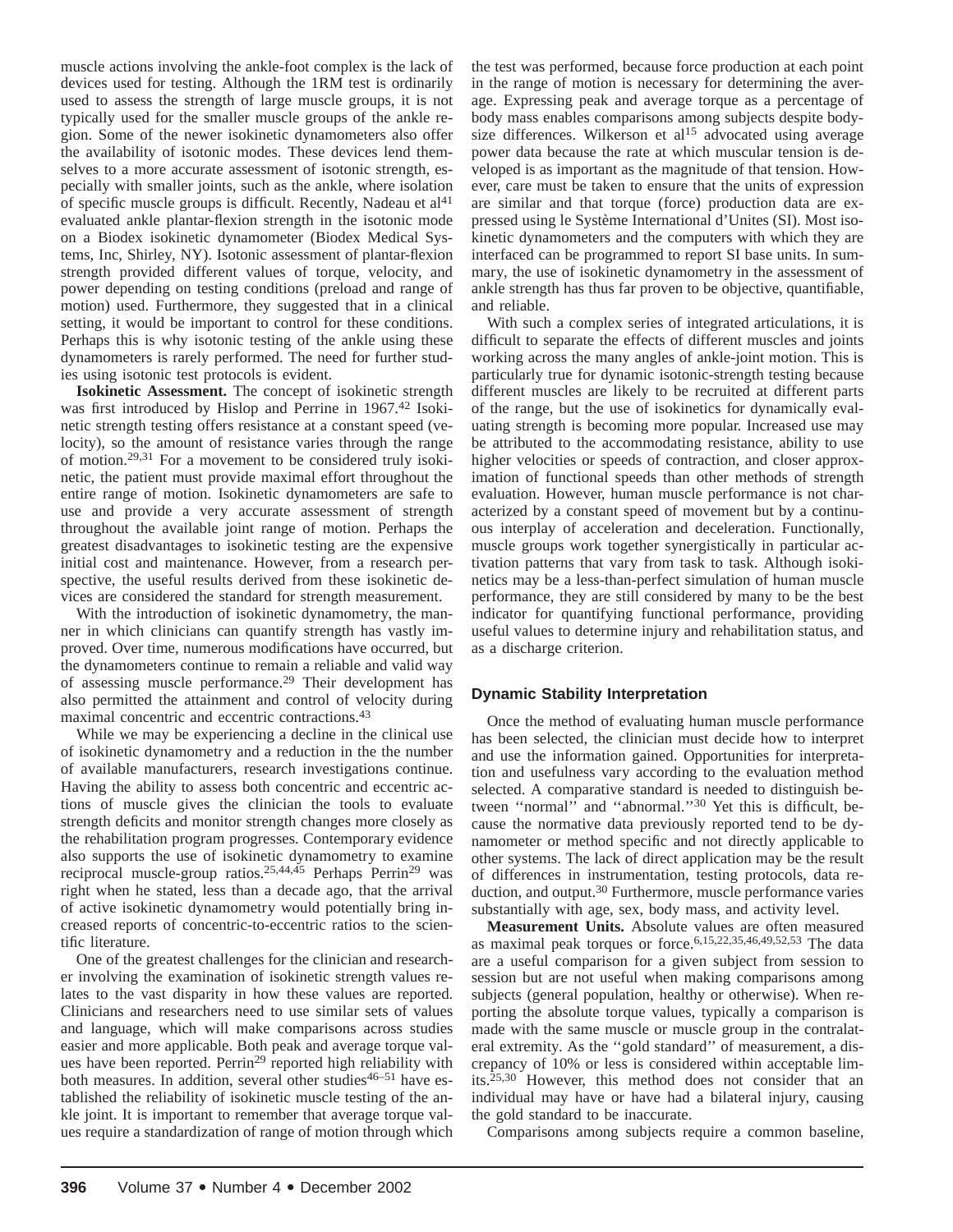such that issues of body size and sex, for example, are not factors.28,29 Reporting isokinetic strength relative to body mass enables comparison and useful interpretation. Furthermore, the conversion of (isokinetic) absolute values to ratios permits such comparisons to be made with normative data and from any measurement system. Being able to clinically identify a muscle imbalance may enhance the clinician's understanding of a patient's problem and improve subsequent rehabilitation.

**Agonist-Antagonist Ratios.** Agonist-antagonist ratios were advocated to answer the dilemma of more objectively evaluating and comparing the muscle balance (or imbalance) around a joint.15,30,46 This ratio has permitted comparisons of dynamic strength values to be made between and within subjects or patients. Acceptable agonist-antagonist ratios for various muscle groups in both the upper and lower extremities have been developed, and at one time, they became an improved gold standard for evaluation.<sup>29</sup> However, the major drawback is that the agonist-antagonist absolute values used to calculate the ratio may still be weaker than normal when contrasted with the absolute values obtained from the uninjured side, and yet, the ratio may be equivocal. A muscle imbalance would still exist, predisposing the patient to (re)injury.

Benefits to isotonic (fixed load, changing angular velocity) and isokinetic (fixed angular velocity, changing load) evaluation include selecting concentric or eccentric (or both) muscle actions. Concentric muscle actions involve shortening of the muscle-tendon unit, while eccentric actions involve lengthening of the muscle while attempting to resist the force. Although most of the early isokinetic reporting has focused on concentric actions,6,8,16,53 the benefits of eccentric actions are being more widely recognized. However, it is not advisable to draw comparisons between concentric and eccentric values. For example, maximal moment developed concentrically by the muscle decreases concurrently with increments in test velocity, whereas for eccentric actions, the tension generated by the muscle remains similar, regardless of test velocity. For the same test velocity, eccentric strength is greater than concentric strength, and the order of strength depends on contraction mode (eccentric  $>$  isometric  $>$  concentric).<sup>27,28</sup> In order to achieve a certain force, lower levels of motor-unit activity are required with eccentric actions. Consequently, additional units not being used are available and can provide higher increments than with concentric contractions. Eccentric actions are less resistant to fatigue, generate more mechanical muscle tension, and maintain lower oxygen needs as a consequence of the muscle physiology.28

During normal movements, human muscle follows a stretchshortening cycle in which the eccentric-stretching phase of the muscle-tendon unit is followed by a concentric contraction.30,54,55 This well-established phenomenon is based primarily on the mechanical behavior of the series elastic element found in contractile tissue and tendons to generate maximum force production. Eccentric-concentric coupling uses the stimulation of various types of proprioceptors to facilitate an increase in muscle recruitment over a minimal amount of time, which may provide insight into an individual's neuromuscular performance.56,57 The isokinetic determination of this maximal eccentric moment/maximal concentric moment, or E/C ratio, may indicate the coordination of the muscle groups involved, which would lead to greater net-force production and efficiency and reduced risk of injury.54 The E/C ratio also indicates how the nervous system is reacting with maximum speed to the lengthening muscle. Because the magnitude of the moments generated in both contraction modes is velocity dependent (yet less so in the eccentric mode), the E/C ratio is velocity dependent and increases proportionately with test velocity.

The reciprocal contraction-mode ratios may provide important clinical information, especially in the ankle, with regard to the capacity of the opposite muscle group to restarting the prime mover.<sup>58</sup> Reciprocal-mode contraction ratios in the ankle may be expressed as concentric/eccentric (C/E) and eccentric/concentric (E/C) for both the evertors and invertors separately. Hartsell and Spaulding<sup>25</sup> examined E/C ratios for the invertor and evertor muscles at various isokinetic velocities  $(60^{\circ} \cdot s^{-1}, 120^{\circ} \cdot s^{-1}, 180^{\circ} \cdot s^{-1},$  and  $240^{\circ} \cdot s^{-1}$  in subjects with healthy and chronically unstable ankles using a Cybex isokinetic dynamometer (Cybex, Inc, Ronkonkoma, NY). The E/C ratios increased as velocity increased but leveled off (plateaued) at  $180^{\circ} \cdot s^{-1}$  and  $240^{\circ} \cdot s^{-1}$ . They concluded that adequate E/C ratios in the chronically unstable ankle might exist in the absence of normal strength.<sup>25</sup>

Now that it is possible to evaluate dynamic strength of a muscle using concentric and eccentric muscle actions, the cocontractibility of muscle can be determined. Knowing the E/C ratio for a subject and how it compares with an individual's contralateral extremity or with other individuals may imply an abnormal condition or a predisposition to injury. The clinical benefits of the E/C ratio are now recognized. For example, assume that isokinetic evaluation demonstrates weakerthan-normal evertor muscles, particularly at the higher velocities considered to be a better representation of functional performance. Ligamentous injury typically occurs when the peroneal muscles are called upon to work eccentrically in response to high-velocity movements. However, if the ability of the evertor muscles to work eccentrically is reduced, as would be reflected in the E/C ratio, functional muscle activity around the ankle is impaired under eccentric and high-velocity conditions, and CAI could result.28 Current knowledge regarding the range of these ratios refers mostly to the low-medium range of the velocity spectrum, because using high velocities to study eccentric muscle performance is not risk free.<sup>45</sup> The upper limit for this ratio has remained at 2.0, with a lower end range of 0.8 to 0.9.25,28

**Reciprocal Muscle-Group Ratios.** In determining returnto-play status and establishing rehabilitation goals, especially in the knee and shoulder regions, physicians and other clinicians frequently use reciprocal muscle-group ratios. In the ankle region, these ratios are typically expressed as  $EV_{CON}$  $INV_{ECC}$  and  $EV_{ECC}/INV_{CON}.$ <sup>44,45</sup> The more traditional expression of the muscle action-mode ratios is that of  $EV_{CON}$  $\text{INV}_{\text{ECC}}$  (CON<sub>evertor</sub>/ECC<sub>invertor</sub>).<sup>29</sup> Perhaps this ratio expresses our ''traditional'' viewpoint of the invertors acting eccentrically to slow the lateral displacement of the tibia in a closed kinetic chain.<sup>7</sup> It also gives some credence to the need to examine invertor strength deficits in those with CAI.8,15,59 The opposite ratio expression involving  $EV_{ECC}/INV_{CON}$  (ECC<sub>evertor</sub>/  $CON<sub>invertor</sub>$ ) has also recently been explored.<sup>44,45</sup> This more ''functional'' expression of the ratio describes how the peroneal muscles may react eccentrically to slow the rate of inversion in an open kinetic chain. There has been some interest lately in functional ratio expressions using the thigh musculature. Aagaard et al<sup>60</sup> recently reported on the use of functional reciprocal muscle-group ratios involving the hamstring and quadriceps muscles. Use of these ratios in the ankle region is in the developmental stages, and acceptable values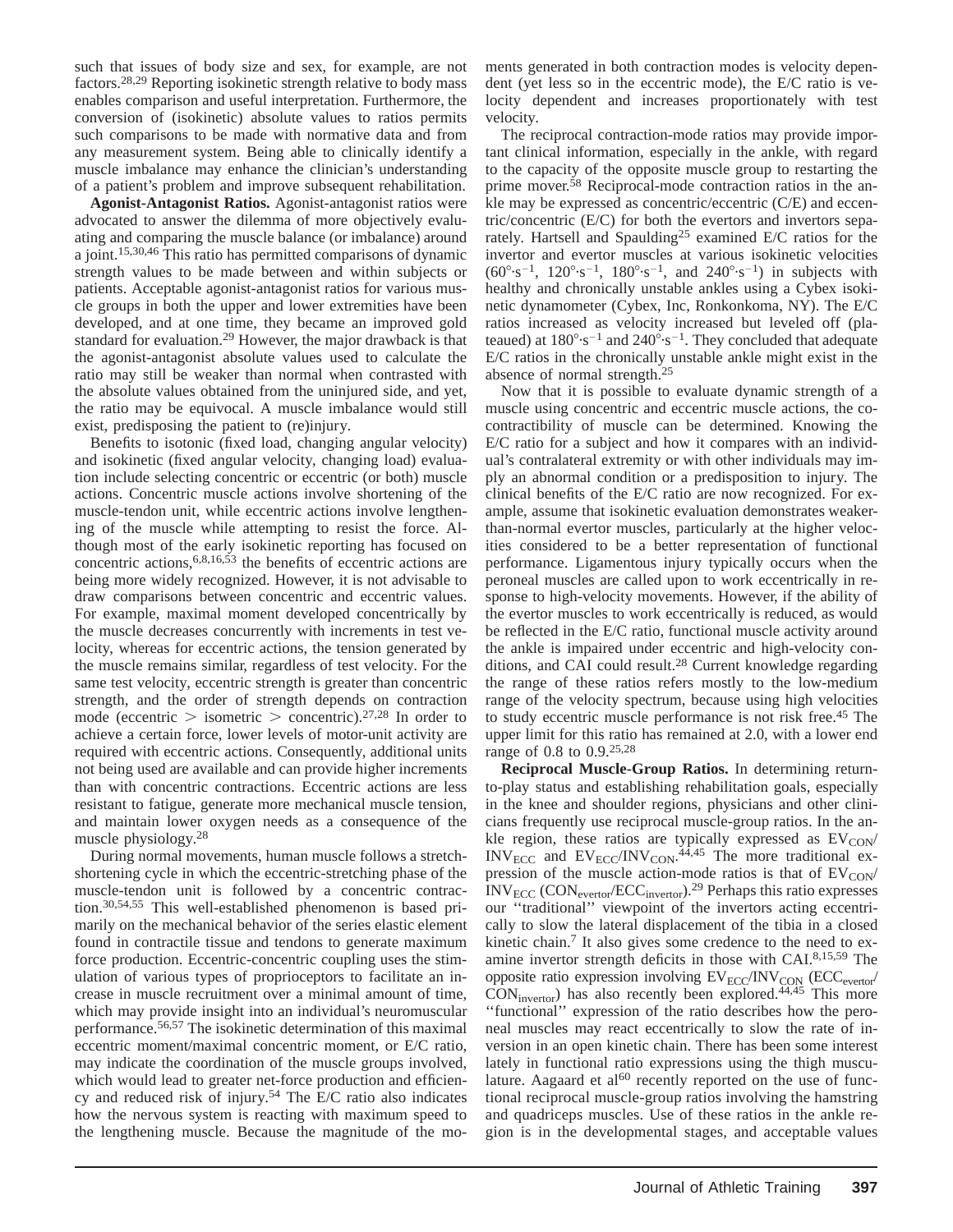still need to be defined. However, we do know that the values are velocity dependent, such that with increasing test velocity, the  $CON_{\text{evertor}}/ECC_{\text{inverter}}$  ratio decreases and the  $ECC_{\text{ev}}$ ertor/CON<sub>invertor</sub> ratio increases.<sup>45</sup> Until more specific ratios have been defined in the literature, the clinician should use the ratios from the uninjured extremity as the gold standard for comparison.

Evidence involving reciprocal muscle-group ratios is limited. Results involving the shoulder rotators<sup>58</sup> indicated that the range of reciprocal contraction-mode ratios for CONexternal rotators/ ECC<sub>internal rotators</sub> was 0.48 to 0.34 (as velocity increased), and for ECC<sub>external rotators</sub>/CON<sub>internal rotators</sub> was 0.69 to 0.84 (as velocity increased). Whether these ranges are indicative of reciprocal contraction-mode ratios at smaller joints, such as the foot and ankle, remains to be determined. Recent works by Buckley et al<sup>45</sup> and Kaminski et al<sup>44</sup> involved the use of reciprocal muscle-group ratios for ankle isokinetic-strength measurements. Buckley et  $al<sup>45</sup>$  examined differences in eversion (E)-to-inversion (I) strength ratios between the injured and uninjured ankles of subjects with unilateral CAI. $45$  Maximal peak torque (PT) and average torque (AT) values normalized for body mass (kg) were used to calculate the  $EV_{CON}/INV_{ECC}$  and  $EV_{ECC}/INV_{CON}$  strength ratios. PT  $EV_{CON}/INV_{ECC}$  ratios ranged from 0.34 to 2.38 Nm/kg, while PT  $EV_{ECC}/INV_{CON}$ ratios ranged from  $0.62$  to 3.77 Nm/kg. The AT  $EV_{CON}$ INVECC ratios ranged from 0.25 to 2.54 Nm/kg, while the AT  $EV_{ECC}/INV_{CON}$  ratios ranged from 0.65 to 3.53 Nm/kg. On closer examination of the mean values, it is apparent that the  $EV_{CON}/INV_{ECC}$  ratios for both PT and AT were below 1.0. Ratios at  $30^{\circ} \cdot s^{-1}$  were consistently higher than those at  $120^{\circ} \cdot s^{-1}$ . Conversely, the EV<sub>ECC</sub>/INV<sub>CON</sub> ratios for both PT and AT were all higher than 1.0. Here again, the ratios derived at  $30^{\circ} \cdot s^{-1}$  were higher than those at  $120^{\circ} \cdot s^{-1}$ . The ratio values of more than 1 are to be expected whenever the ECC values are placed over the CON value in the ratio equation because more force (torque) is generated eccentrically according to the isokinetic force-velocity relationship for the ankle.<sup>61</sup> Interestingly, no differences in strength as measured by the E:I ratios were found between the 2 ankles in these subjects. Another study by Hartsell involving the ankle demonstrated that the CONevertor/ECCinvertor ratios ranged from 0.45 to 0.76, whereas the ECC<sub>evertor</sub>/CON<sub>invertor</sub> ratios ranged from 1.11 to 1.83 with increasing velocities (H. D. Hartsell, unpublished data, 2001). For the group with CAI, these ratios were 0.37 to 0.66 and 0.81 to 1.16 for the reciprocal contraction-mode ratios identified, respectively. Recent work by Kaminski et al<sup>44</sup> focused on the differences among the ratios established with the FAI group and a group of healthy individuals serving as controls. Until a database of normative isokinetic-strength ratios for the ankle is established, comparisons with ''norms'' will be very difficult. Further research into this area is needed along with a greater acceptance by physicians to use these ratios as a factor to be considered for return to play.

In summary, ankle joint motion is multiplanar and harmoniously combined with the other joints of the lower extremity. The analysis and practical use of multijoint motion are of considerable interest in rehabilitation because of the increasing awareness of the need to integrate motion and emphasize the whole as opposed to the part. Although the total moment output may be isokinetically measurable, the individual contributions of the muscle and muscle groups responsible for executing the motion may not be directly determined. However, isokinetic evaluation is still the best approximation of func-



**Figure 1. The force-velocity relationship for muscle tissue. Reproduced with permission of Hall SJ.**<sup>65</sup>

tional human muscle performance to indicate the individual's dynamic limitations. The advantages and limitations must be clearly recognized and understood.

**Ankle Force-Velocity Relationships.** Muscle fibers shorten at a specific speed or velocity while concurrently developing a force used to move a segment or external load.<sup>62</sup> Hill's<sup>63</sup> classic work provided a model to explain the mechanical behavior of muscle. From his work, the study of muscle forcevelocity relationship (FVR) began.

Muscles create an active force to match the load in shortening. The active force continuously adjusts to the speed at which the contractile system moves.<sup>64</sup> With low-load conditions, the active force is adjusted by increasing the speed of contraction, while under high loads, the muscle adjusts the active force by decreasing the speed of shortening. Knowing the mechanical properties of muscle may provide us with a better understanding of how the motor act is performed, and ultimately, lead to improved performance.

The function of muscle is to produce force. It performs this in 1 of 3 ways. The muscle can shorten (concentric action), lengthen (eccentric action) and develop force while being elongated by an external force, or maintain a constant length (isometric action). A considerable amount of research has been done to examine the FVRs of muscles both in vitro and in vivo.

The concentric FVR follows a hyperbolic pattern that was initially proposed by  $Hill<sub>1</sub><sup>63</sup>$  with little alteration since (Figure 1).65 As the velocity of contraction decreases, the force produced increases. In human experiments, a neural-inhibiting mechanism is activated at very low velocities to limit the amount of force production,<sup>63</sup> which appears to prevents injury to the contracting muscle.

Most FVR studies before the mid 1980s were primarily focused on the shortening (concentric) action and to some extent on the isometric action of muscle. However, it is important to remember that a muscle can produce force while lengthening, commonly referred to as eccentric action. In eccentric action, the muscle lengthens while it works. The net muscle moment is in the opposite direction from the change in joint angle; the mechanical work is negative.<sup>66</sup> Experimentally, it is difficult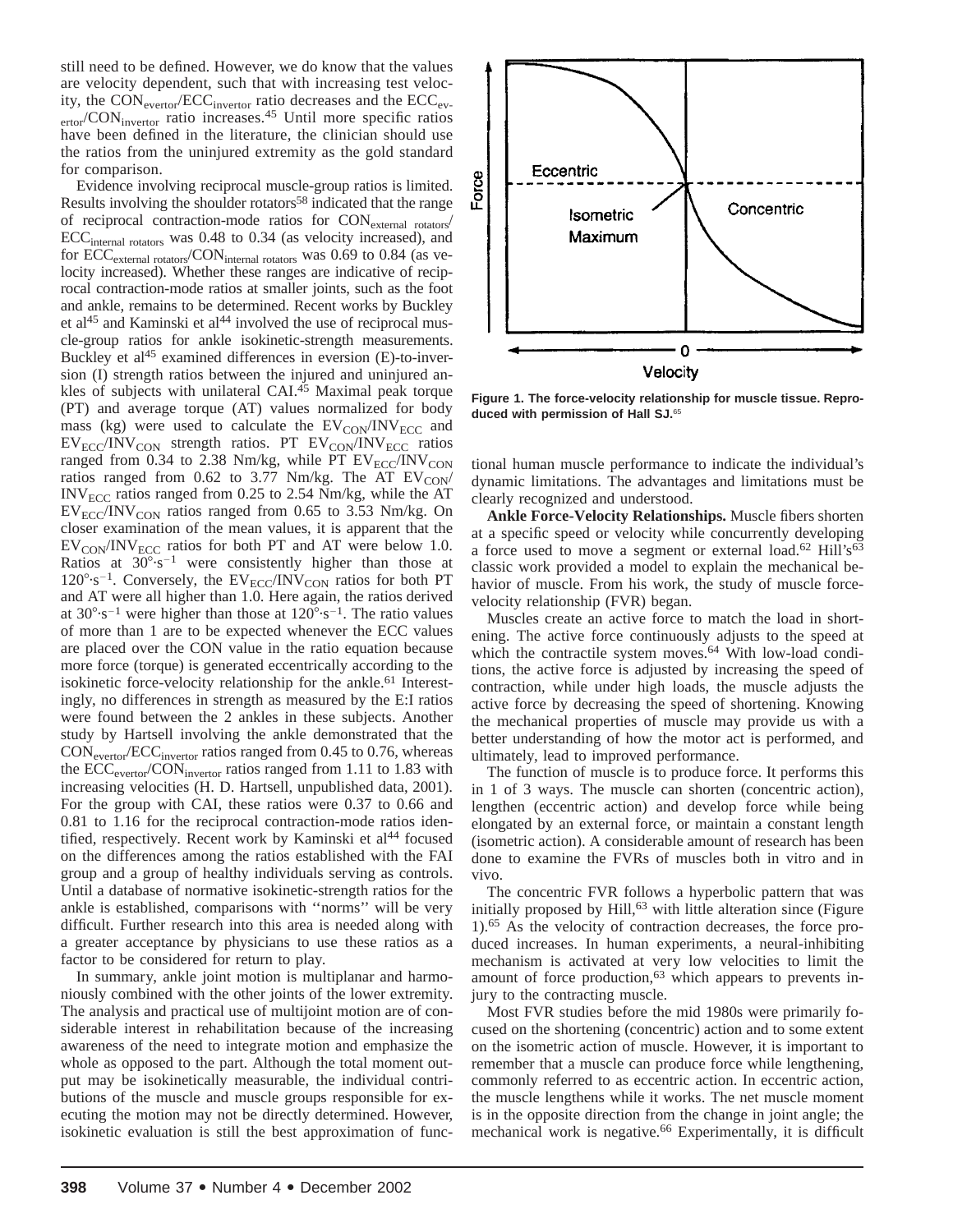

**Figure 2. A linear trend depicting the ankle-eversion concentric force-velocity relationship.**

to conduct research involving eccentric exercises because an external device must be available to do work on human muscle and to overcome the strength of the subject. The motor must provide an external force exceeding that of the muscle. Isokinetic dynamometers are now available to help the clinician and researcher study these events. Generally, the FVR produced during an eccentric muscle action is opposite to that seen in the shortening or concentric muscle action (see Figure 1).65 With eccentric actions, the muscle resists stretch with a force greater than it produces during concentric actions.<sup>67,68</sup> A closer look at the muscle cross-bridge structure helps to explain this phenomenon. The force required to break the cross-bridge protein links within the sarcomere is greater than that required to hold them together. $69$  Each of these attachment-separation reactions produces a recorded tension (resistance to stretch) by the muscle but with no apparent energy consumption. This occurs because the cross-bridge has not cycled but continues to remain in the high-energy state.70 Additionally, the elastic properties and the stiffness of the muscles that are stretched provide other sources of force generation.71 Increased extensibility and depressed inhibition of the Golgi tendon organs may also assist in generating the larger force production.72 This increase in extensibility allows for a more efficient transfer of muscle tension to the connective tissue-tendon complex.73

During the initial stages of lengthening, when the load is slightly greater than the isometric maximum, the speed of lengthening and the length changes in the sarcomere are small.<sup>64</sup> As the loads approach 50% or more of the isometric maximum, the muscle elongates at a very high velocity.<sup>64</sup> Tension increases with speed of lengthening because the muscle is stretching as it is acting eccentrically. The eccentric forcevelocity curve ends abruptly at some lengthening velocity when the muscle can no longer control the movement of the load.

In 1997, Kaminski et al<sup>61</sup> examined the FVRs for ankle eversion and plotted the results using trend analyses. This is the only study known to plot FVRs of the ankle evertors using both concentric and eccentric data. The major finding involving the concentric data was that a linear relationship best described the concentric FVR (Figure 2). In fact, the linear trend accounted for approximately 84% of the variance for concentric force. This supports the theory that, as the velocity of muscle shortening increases, the force production decreases.



**Figure 3. A quadratic trend depicting the ankle-eversion eccentric force-velocity relationship.**

For the eccentric data, a quadratic relationship best described the eccentric FVR (Figure 3): 76% of the variance was accounted for by the quadratic trend. A quadratic relationship is best explained as a curvilinear relationship having a parabolic curve with one vertex. In effect, the quadratic trend, drawn graphically, is really a combination of the linear and quadratic factors together. The eccentric FVR for the ankle evertors demonstrated that the force production increased to approximately  $90^{\circ} \cdot s^{-1}$  and then declined gradually to  $180^{\circ} \cdot s^{-1}$ . The results support the theory that the ankle-evertor muscles are resisting stretch with a greater force than was produced concentrically. A number of questions remain unanswered concerning the relevance of FVRs to the clinician and researcher, especially involving subjects with CAI. Future study is warranted to examine additional FVRs, particularly those involving ankle-inversion motions.

#### **EXAMINATION OF STRENGTH DEFICITS IN SUBJECTS WITH CHRONIC ANKLE INSTABILITY**

Most individuals who suffer from lateral ligament sprains of the ankle recover completely and have few residual effects; however, some individuals develop chronic pain and stiffness, lingering swelling, and recurrent sprains, with functional or mechanical (or both) instabilities.<sup>2,23,74–76</sup> The incidence of persistent symptoms such as pain, swelling, and giving way after an initial episode of ankle injury has been reported to range from 10% to  $60\%$ .<sup>2,19,23,77,78</sup> A tendency for the foot to give way after an initial incident of ankle injury typically describes FAI. This phenomenon can be experienced during sporting activities or routine daily activities. Tropp<sup>6</sup> described functional instability as a motion beyond voluntary control but not exceeding the physiologic range of motion.

Two distinct theories concern the relationship between muscle weakness and CAI. Bonnin79 proposed the first theory in 1950, suggesting that the evertors must be strong enough to counter the inversion mechanism associated with an LAS. The theory is that, as the foot and ankle are suddenly forced into inversion, a strong and powerful concentric response on the part of the evertors (peroneal muscles) combats the inversion lever and prevents the sprain. Recent research reports, however, fail to support the finding of weakness in the muscles that evert the foot.<sup>8,15,16,21,22,80</sup> A second, more recent theory involves eccentric control of the ankle invertors in an attempt to counter the lateral displacement of the lower leg during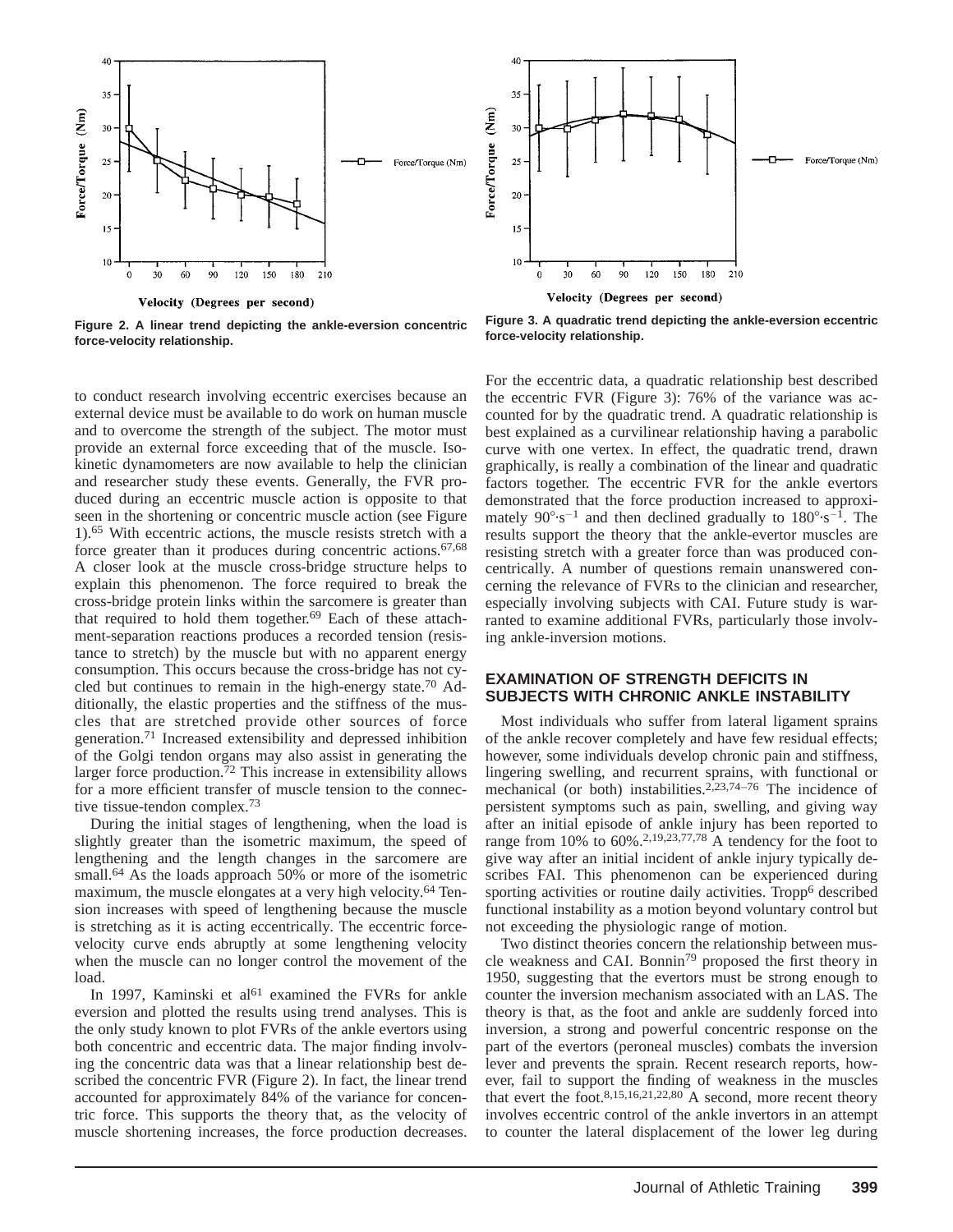closed-chain stance and movement.7,81 Further research is needed to examine this theory more closely.

Pronator weakness, evertor weakness, and calf dysfunction were all terms used to describe the cause of CAI. Regardless of the label, peroneal weakness and the need for strengthening have received considerable attention in the literature as a leading cause of CAI. Bonnin<sup>79</sup> was the first to mention that the frequency of ankle sprains depended on muscular control. In the untrained, a false step may catch the weak muscles ''off guard'' or simply overcome their resistance. Bonnin79 added that additional leverage, possibly due to the rotation away from the midline, puts excessive strain on the ligaments, resulting in frequent sprains. He encouraged the development of muscular control by the peroneal muscles. In a a follow-up study of 133 ankle sprains, Bosein et al<sup>23</sup> reported that peroneal weakness was the most significant factor contributing to recurrent ankle sprains. Fifty-one percent of the patients had some form of rehabilitation postinjury. Manual muscle tests revealed peroneal weakness in 22% of the ankles examined, and of the 35 injuries associated with both residual changes (increased mobility and decreased strength) and ankle symptoms (recurrent sprains, instability, and pain), 66% had peroneal weakness. They theorized that the weakness was the result of overstretching of the peroneal muscles, disuse atrophy, or both.23 Staples<sup>74</sup> published a 15-year follow-up on 73 major lateral-ligament injuries, including 51 ankles. Manual muscle tests were again performed on the peroneal muscles, and some degree of weakness (although never severe) was found in 43% of the symptomatic ankles. Although the numbers were small, he concluded that peroneal weakness was one causal factor that could easily be treated, with obvious symptomatic improvements ensuing. Staples<sup>19</sup> later studied 27 ankles having immediate surgical treatment for ruptures of the fibular collateral ligaments. All cases involved serious athletes, with an average age of 19.7 years. On follow-up, peroneal muscle weakness and some form of functional instability were present in 3 patients several months after surgery. All 3 patients recovered fully between 10 and 19 months after injury, following a period of continued manual-resistance exercise intended to strengthen the peroneal muscles. Perhaps the greatest pitfall with the conclusions of these early studies examining CAI and strength was the fact that highly subjective means were used to evaluate muscle strength (ie, manual muscle tests). Manual muscle tests provide a less accurate measure and do not reflect the true dynamic nature of inversion-eversion subtalar joint motion.<sup>22</sup>

Kaumeyer and Malone82 indicated that the evertor and pronator muscles play a major role in preventing ligamentous injury to the ankle. Cyriax<sup>83</sup> offered a diagnostic examination to determine peroneal involvement in the ankle that turns over easily. If the sprain can be easily reproduced and an audible click is heard as varus stress is applied to the heel, the tibiofibular ligament has obviously been overstretched. If this sign is absent, the cause would appear to be related to the delayed contraction of the peroneal muscles. He further added that if the peroneal muscles are weak, often the first complaint from a lower motor-neuron lesion is recurrent sprain at the ankle.<sup>83</sup> Arnheim and Prentice<sup>84</sup> stated that the peroneal muscles, mainly the peroneus longus muscle, must be exercised to provide eversion strength and prevent the foot from being forced into inversion.

Tropp6 was the first to examine isokinetic strength and CAI as he measured peak torque with a Cybex isokinetic dyna-

mometer. He assessed strength of dorsiflexion and pronation ankle motions at  $30^{\circ} \cdot s^{-1}$  and  $120^{\circ} \cdot s^{-1}$ . Although the sample was small, each subject had unilateral functional ankle instability. A significant difference in peak torque for pronation was evident between ankles with and without functional instability. He concluded, however, that the muscular impairment was due to inadequate rehabilitation and secondary muscle atrophy and not true FAI, as his subjects had reported.6

Several investigations have contradicted the premise that peroneal muscle weakness is associated with chronic ankle instability. Lentell et al, $2<sup>1</sup>$  despite having hypothesized that differences would exist, did not find evertor weakness to be associated with CAI. Ankle inversion and eversion testing was done on the Cybex II isokinetic dynamometer at speeds of  $0^{\circ}$ ·s<sup>-1</sup> and  $30^{\circ}$ ·s<sup>-1</sup>. A total of 33 subjects (17 men, 16 women) participated in the study. Interestingly, 4 subjects (12%) demonstrated deficient evertor strength in the involved ankle of 20% or greater when compared with the opposite, uninvolved limb. They suggested that a progressive resistive-exercise program to strengthen the evertors may be beneficial for a minority of subjects with significant deficits in evertor strength.<sup>21</sup> The authors tested only concentric and isometric strength and encouraged future study to examine the muscular activity of the evertors under eccentric and high-velocity conditions. In a follow-up study, $16$  an additional 42 subjects were tested isokinetically at speeds of  $30^{\circ} \cdot s^{-1}$ ,  $90^{\circ} \cdot s^{-1}$ ,  $150^{\circ} \cdot s^{-1}$ , and  $210^{\circ} \cdot s^{-1}$ , and once again, no significant differences were found between the involved and uninvolved ankles.

Schrader<sup>85</sup> investigated concentric and eccentric muscle function in subjects with chronically sprained ankles. After 40 subjects were divided into 2 groups (healthy versus chronically sprained), eversion and dorsiflexion strength was assessed isokinetically on the Kin Com dynamometer. He concluded that lack of concentric muscle strength was not a factor contributing to chronic ankle sprains.<sup>85</sup> As speed increased from  $60^{\circ} \cdot s^{-1}$  to  $180^{\circ} \cdot s^{-1}$ , eccentric torque values increased regardless of group assignment. Interestingly, a significant difference existed eccentrically in that the chronic-sprains group was stronger than the never-sprained group. The author stated that, for this particular group of subjects with chronic sprains, the restoration of muscular strength postinjury resulted in higher torque production.

Ryan8 tested concentric eversion strength in 45 subjects with unilateral CAI using a Cybex dynamometer at a velocity of  $30^{\circ} \cdot s^{-1}$ . Finding no differences in eversion strength between the CAI ankle and the opposite uninvolved ankle, he concluded that evertor weakness was not a dominant factor in those with CAI. Quite surprising was his finding of differences in inversion peak torque between the ankles. He theorized that the inversion deficits might have resulted from selective inhibition or deep peroneal nerve dysfunction as a result of overstretching the peroneal nerve. Nitz et  $al^{86}$  have provided evidence that the deep peroneal nerve may be compressed after an LAS. Ryan<sup>8</sup> speculated that LAS renders the invertor motor-neuron pool less excitable, while the evertor motor-neuron pool is not affected as much. The examination of inversion strength and CAI is an area ripe for further research.

Bernier et al<sup>80</sup> assessed eccentric ankle inversion and eversion strength in subjects with unilateral functional instability. Peak torque was measured isokinetically at  $90^{\circ} \text{·s}^{-1}$ . No differences were seen in either inversion or eversion strength between the healthy and functionally unstable ankles.

McKnight and Armstrong<sup>53</sup> were interested in strength as a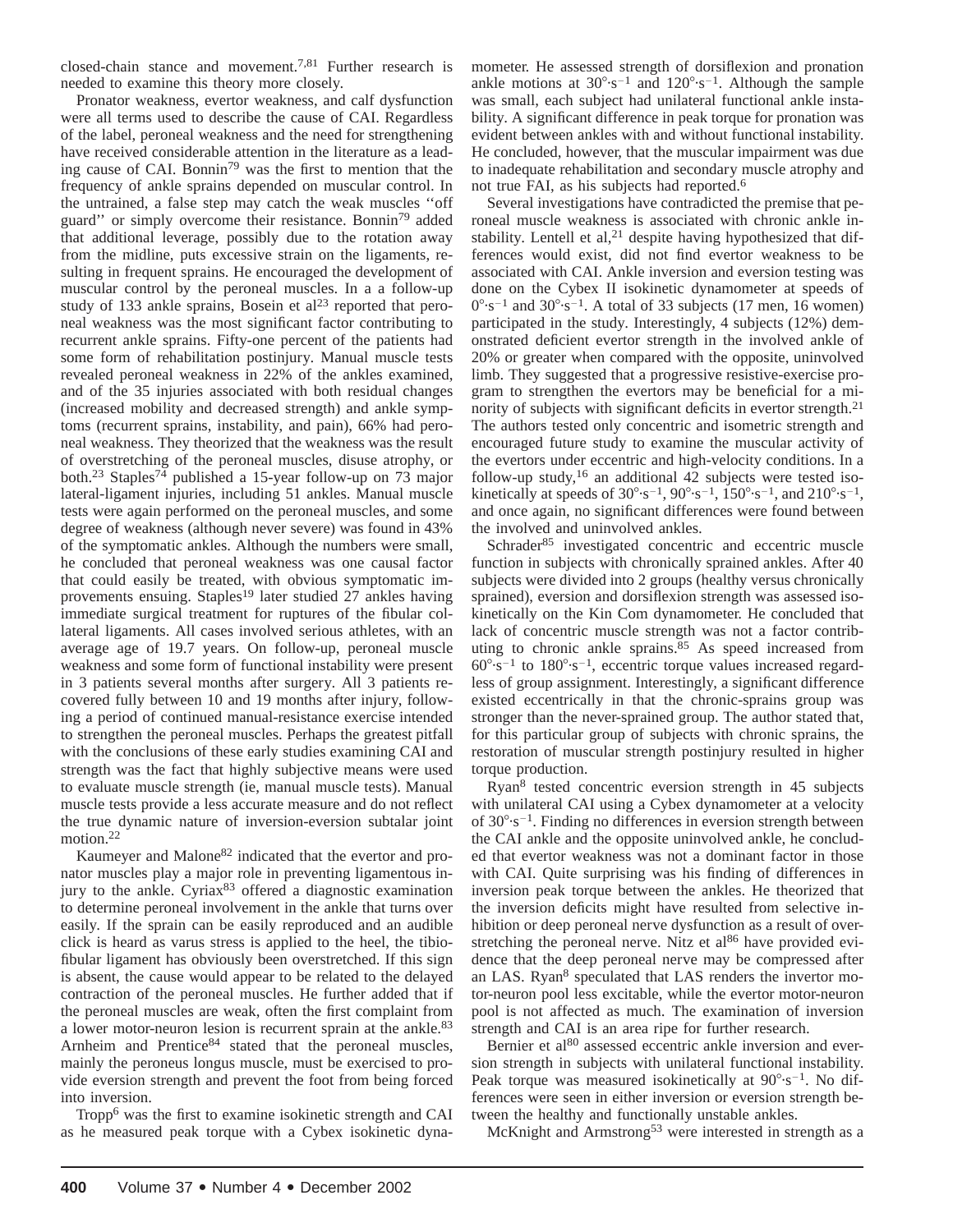factor in the criteria for return to play after LAS. They measured eversion and dorsiflexion strength at  $30^{\circ} \cdot s^{-1}$  and  $240^{\circ} \cdot s^{-1}$  and found no differences in strength between those with uninjured ankles and those with unilateral CAI. They suggested that return-to-play criteria be based on factors other than strength.

Wilkerson et al<sup>15</sup> set out to examine inversion and eversion strength in 30 physically active subjects who had either acute ankle injuries or symptoms of CAI. Isokinetic strength was assessed at velocities of  $30^{\circ} \cdot s^{-1}$  and  $120^{\circ} \cdot s^{-1}$ . No differences in eversion strength were noted between the ankles, but inversion-strength deficits in the involved extremities of both groups were found. They stressed the importance of eccentric inversion in the control of lateral displacement of the lower leg, especially during the LAS injury. Additionally, they suggested that, despite the widespread focus on strengthening of the evertors in ankle rehabilitation, the latest evidence suggests a relationship between deficits in invertor strength and lateral ligament injury.

In a later study, Kaminski et al<sup>22</sup> compared concentric and eccentric isokinetic and isometric eversion ankle-strength measurements among subjects with unilateral CAI and subjects with no history of LAS. They assessed eversion peak torque at 7 velocities and found no significant differences in strength between the groups, concluding that those with unilateral CAI did not appear to have eversion-strength deficits and that, unless evidence of clear weakness exists, clinicians may find eversion-strength training exercises unnecessary.

A clinically important question remains to be addressed: Why are there no eversion-strength deficits between healthy and chronically unstable ankles? Glick et  $al^{87}$  observed that those with unilateral CAI exhibited an increased amount of inversion just before heel strike. Tropp et al<sup>88</sup> later presented evidence that the ankle is inverted before heel strike and that an inversion lever is created through the subtalar joint, resulting in a varus thrust if the peroneal muscles do not counter, with the end result being an ankle sprain. Thus, the theory suggests that the peroneal muscles are active to counteract this motion (varus thrust), preventing excessive inversion from occurring with each step during the gait cycle.<sup>88</sup> Bernier et  $al^{80}$ noted that this is somewhat of a compensatory mechanism, with the peroneal muscles called upon to stabilize the ankle with every step. Another interesting phenomenon is that most of the studies examining CAI involved subjects who have previously undergone strength training as part of their rehabilitation yet still experience episodes of instability. This supports the contention by several authors<sup>6,22,53,85</sup> that lack of strengthening may lead to further ankle instability, but that strength rehabilitation may counteract future episodes of instability due solely to eversion weakness. It can be said that strength rehabilitation can improve the functional disability that muscle weakness purportedly contributes to CAI.

Testing of motions other than eversion has also been performed while trying to link strength deficits to CAI. Each of the 3 remaining ankle motions (inversion, plantar flexion, and dorsiflexion) has been studied using isokinetic strength assessments. Ryan<sup>8</sup> and Wilkerson et al<sup>15</sup> reported inversionstrength deficits in those with CAI or after lateral ankle sprain. Reflexive inhibition of the muscle producing the motion (inversion) that caused the initial injury may occur after the ankle-joint injury.8,81 The fact that inversion deficits may exist in those with CAI has led to the more recent examination of eversion-to-inversion (E/I) reciprocal muscle-group ratios.

Porter et al<sup>89</sup> examined eversion and dorsiflexion strength (PT/ body weight ratios) and time-to-peak torque values between a group of 15 FAI subjects and matched controls. Time to PT was measured in dorsiflexion using a simulated stretch-shortening cycle protocol on the Kin Com isokinetic dynamometer. An eccentric muscle action immediately preceded a concentric counteraction for the ankle dorsiflexors. Interestingly, no differences in strength or time to PT existed between the groups. The authors had expected differences, particularly relating to the time to PT between the groups. This was based on the premise that amortization time in a stretch-shortening cycle movement would be significantly increased (longer time to concentric contraction) in a group of subjects with unilateral FAI. One limitation was that the Kin Com dynamometer used in that study can only calculate time to the nearest 0.01 second. The stretch-shortening cycle phenomenon involves very quick and precise transition periods most likely translated in more diminutive timing phases. Further research in this area is definitely warranted.

Lastly, and perhaps most important is the challenge proposed to researchers concerning the actual presence of FAI in subjects recruited for research investigations. No universally accepted definition of FAI exists, nor is there any requirement as to how often distortions need to be sustained or to what degree external provocation needs to be carried out.<sup>90</sup> Konradsen et al<sup>90</sup> suggested that in defining functional instability, it is of great importance that the inversion injuries and the giving-way episodes are experienced in situations in which ankle-stable subjects would not normally sustain injuries. The subjective nature of determining FAI and the lack of a consistent set of criteria for FAI may not be providing us with the true subject pool needed to study this phenomenon further.<sup>90</sup> The recent release of a standardized set of criteria for establishing FAI is an attempt to combat this problem.<sup>91,92</sup>

Until the research community settles on a standardized set of criteria for classifying FAI, difficulties in trying to compare and contrast the research evidence will persist. Further research is also needed to examine the relationship between mechanical and functional instability and ways in which the mechanical instability can be ruled out in those with ''true'' FAI.

Chronic instability of the ankle is a complex syndrome in which different functional, mechanical, and neuromuscular factors are probably involved.<sup>93</sup> McConkey<sup>94</sup> added that it is a complex subjective complaint resulting from several of the aforementioned factors. Difficulty develops in identifying one specific factor when mechanical instability, proprioceptive defects, and peroneal weakness can occur simultaneously in the same patient.

## **MUSCLE STRENGTHENING AFTER LATERAL ANKLE SPRAIN**

Peroneal muscle weakness and the need for strengthening has been reported as a potential concern in the management of CAI.13,19,82,87,95 Strength of the peroneus longus, brevis, and tertius is highly important in absorbing stress and providing additional support to the lateral-ligament complex. Staples19 advocated peroneal-muscle strengthening as an integral part of any therapy program after inversion sprain. With the discovery of isokinetic dynamometry, peroneal-muscle weakness can now be quantified, and the progress and results of peroneal-muscle-strengthening programs can be monitored. In addition, with the more recent evidence suggesting that inver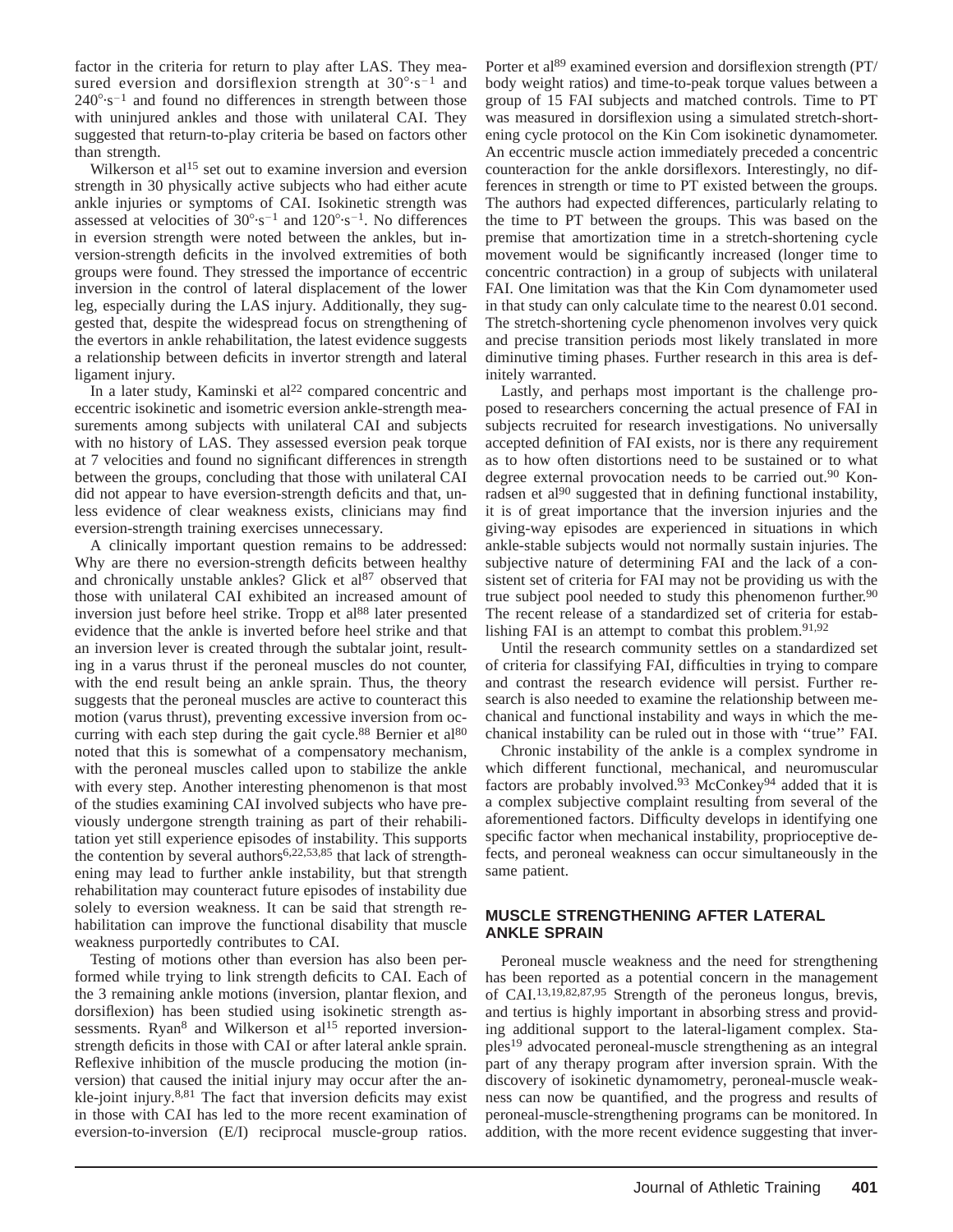sion-strength deficits may exist in those with CAI, isokinetic dynamometry can assist the clinician in monitoring strength deficits and developing strength objectives for the rehabilitation program. The literature is void of studies examining the eccentric action of the peroneal muscles and the ankle invertors (tibialis anterior, tibialis posterior) and their importance in ankle stability, both in normal and chronically unstable ankles.

Strength exercises have been advocated for many years in the rehabilitation of both acute and chronic ankle sprains. Exercises focusing on the eccentric action of muscle have become popular, especially in the muscles of the thigh. Curwin and Stanish<sup>96</sup> indicated that eccentric muscle actions play an important role in the treatment of knee pain associated with tendinitis. Eccentric actions of both the quadriceps and hamstring muscle groups have long been known to provide deceleration and stability during many sport-related activities. Eccentric exercises for the treatment and rehabilitation of ankle injuries are gaining more popularity and acceptance. Fiore and Leard<sup>97</sup> and Tomaszewski<sup>98</sup> advocated eccentric tubing exercises in the rehabilitation of LAS to strengthen the stabilizing effect of the peroneal muscles. Eccentric muscle actions create greater tension levels than concentric or isometric actions at the same angle.<sup>70,71</sup> Cyriax<sup>83</sup> identified the peroneal muscles as the cause of recurrent ankle sprains, stating that when the ankle starts turning over, the peroneal muscles are merely brought into play too slowly to prevent the sprain. He recommended strength-training exercises. Peroneal reflex and resultant contraction are considered the first dynamic joint-protection mechanism in the case of sudden inversion.<sup>99</sup> Electromyographic activity demonstrates that the peroneal muscles are quite active during the stance phase of walking and running.<sup>100,101</sup> The contraction of these muscles shifts the weight-bearing area to the medial structures of the foot, which appears to be an important consideration in the prevention of inversion sprains. One could argue that to stimulate maximal strength gains, one should incorporate eccentric training sessions into the rehabilitation program.

### **STUDIES INVOLVING STRENGTH TRAINING AND CHRONIC ANKLE INSTABILITY**

The effect of balance training on those with CAI has been studied much more extensively than has the effect of strength training on this same population. Several researchers<sup>102–105</sup> have reported on the effects of balance and proprioception training on those with CAI. Very few studies have examined the effects of some type of strength-training program on those with CAI.34,44

Using a protocol similar to the one employed in the study by Kaminski et al,<sup>44</sup> Docherty et al<sup>34</sup> reported improvements in eversion and dorsiflexion strength after 6 weeks of progressive-resistance strength training. Their 20 subjects with a history of unilateral functional instability demonstrated improvements in joint position-sense measures, a finding they attributed to enhancements in muscle-spindle activity.<sup>34</sup>

Kaminski et  $a^{144}$  recently reported the effects of strength and proprioception training on measures of isokinetic strength. Thirty-eight subjects were randomly assigned to one of 4 treatment groups (strength training, proprioception training, strength  $+$  proprioception training, and control). Subjects were pretested and posttested for peak isokinetic torque. Ankleeversion and -inversion motions were tested both concentrically and eccentrically through a range of motion involving 408. Six weeks of combined strength and proprioception training influenced E/I isokinetic strength ratios in a group of subjects with CAI, providing evidence for combined strength and proprioception training in the rehabilitation of those with CAI. Further research is needed to more closely examine the effects of these strength-training interventions on those with CAI.

### **KINETIC CHAIN DYNAMIC EFFECTS ON CHRONIC ANKLE INSTABILITY**

Joints of the lower extremity do not work in isolation. Consequently, function or dysfunction at one level has multiple effects throughout the kinetic chain. Numerous factors have been identified as contributing to CAI, but the contribution of dynamic strength imbalances to CAI is still controversial.8,15,16,22,25,26,45,53 Consequently, concern is growing that dynamic strength may still be a causal factor, but it may occur at the more proximally related joints in the lower kinetic chain.

No investigations were found relating the dynamic strength values of the knee to those of the chronically stable or unstable ankle. While we do not have flexor-extensor strength values at the knee for those with CAI, Calmels et al<sup>106</sup> offered a graphic representation of these torque ratios for healthy subjects. The maximal eccentric moment/maximal concentric moment ratios were not provided, nor was the issue of reciprocalcontraction mode ratios addressed. The belief that there may be a relationship between the dynamic strength at the knee and CAI was indirectly reported by Lentell et  $aI<sup>52</sup>$  in 1988. Investigating the influence of knee position  $(10^{\circ}$  versus  $70^{\circ}$  flexion) on the peak torques for the invertors and evertors and action potentials for the hamstrings, they showed that both sets of measurements were less when the knee position was in  $10^{\circ}$  of flexion. It is possible that the effects of tibial rotation are less protective and the ankle musculature weaker in this position. In a recent, yet-unpublished study, a trend was beginning to develop between the rotational dynamic strength of the hip in those individuals with healthy ankles and in those with functionally unstable ankles (H. D. Hartsell, unpublished data, 2001). Although the sample size was small ( $n = 16$ ), the rotational torques for the ankle (inversion-eversion) and hip (internal-external rotation) were determined using slow (ankle  $=$ 60°·s<sup>-1</sup>, hip = 60°·s<sup>-1</sup>), medium (ankle = 120°·s<sup>-1</sup>, hip =  $150^{\circ} \cdot s^{-1}$ ) and fast (ankle =  $180^{\circ} \cdot s^{-1}$ , hip =  $240^{\circ} \cdot s^{-1}$ ) comparable velocities<sup>28</sup> tested on an isokinetic dynamometer. The E/C ratios for the ankle invertors were lower for the CAI group at all velocities. However, for the ankle evertors, similar E/C ratios were observed for both groups, except for the fast velocity, at which the E/C ratio was lower for the CAI group. The E/C ratios for the hip internal and external rotators were similar between the groups. It was interesting to note that, at the higher velocity, both groups had difficulty performing isokinetics, particularly eccentrically.

While absolute values are no longer strongly supported as the only means of dynamic strength evaluation, they are useful when interpreting the numerous ratios developed. The E/C ratios would imply that the CAI group was stronger both eccentrically and concentrically for ankle inversion strength, whereas the groups were similar for absolute eversion concentric and eccentric torque values. An imbalance existed and, when calculated as the E/C ratio, the evertors did not appear to have the ability to react appropriately at the higher velocity to simulate activities of daily living.

The reciprocal ratios for the ankle demonstrated that as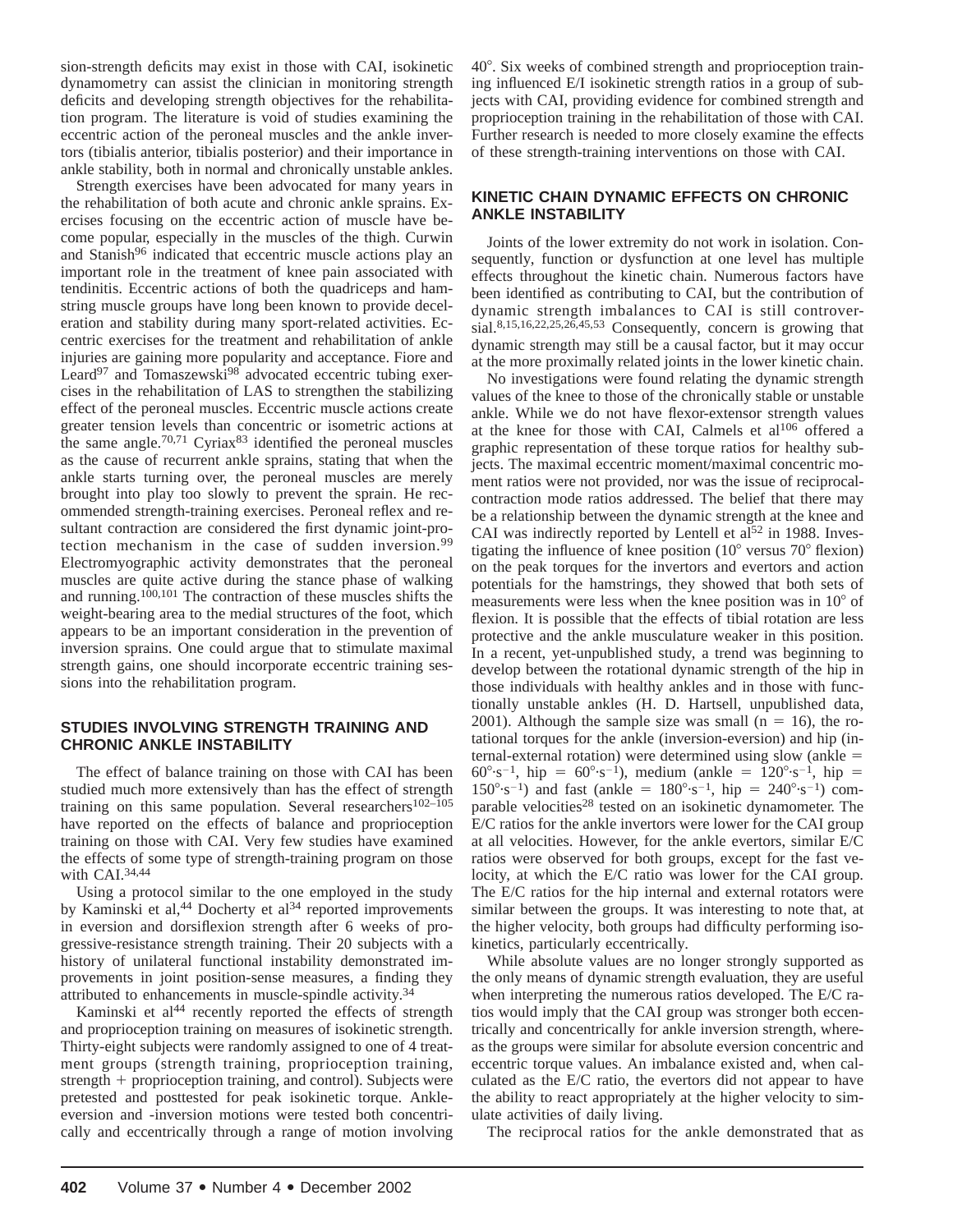velocity increased, the ECC<sub>evertor</sub>/CON<sub>invertor</sub> increased, and the CAI group produced lower ratios. As velocity increased, CONevertor/ECCinvertor decreased for each group, and although the groups were similar, the ratios for the CAI group were generally lower. For the hip,  $ECC_{external\ rotators}/CON_{internal\ rotators}$ increased as velocity increased, as did the ratio for both groups. Although similarities were observed between the groups, the CAI group generally produced lower ratios. As velocity increased,  $CON_{\text{external rotators}}/ECC_{\text{internal rotators}}$  decreased for both groups and, again, although similar, the ratios were lower for the CAI group. The ratios should either have been similar between the groups or higher for the healthy group. Given the lower ratios for the CAI group on selected variables, muscle imbalance is recognized.

#### **SUMMARY**

Our purpose was to provide an overview of the dynamic stability of the ankle and to examine the relationship between strength and CAI. Clinicians need to understand that the anklejoint complex constitutes a very complicated and dynamic biomechanical structure. The connection between strength deficits and those with CAI has not been clearly delineated in the recent literature. Evidence supports inversion deficits in those with CAI. Contemporary research involving agonist-antagonist muscle-group ratios and reciprocal-mode strength ratios holds promise for future links between strength deficits and CAI. Researchers must be cognizant of the more proximal joints in the lower extremity kinetic chain and determine if strength deficits at these nearby joints may be contributing to a mechanism affecting those with CAI. A normative strength database is needed, consisting of values that will allow the clinician and researcher to make comparisons among studies and to develop rehabilitation goals and objectives. Lastly, it is imperative that a widely accepted set of criteria be established to accurately identify those with CAI. We hope that this article will serve as a foundation for clinicians and researchers wanting to develop and explore new pathways into the CAI mystery.

#### **REFERENCES**

- 1. Garrick JG. The frequency of injury, mechanism of injury, and epidemiology of ankle sprains. *Am J Sports Med.* 1977;5:241–242.
- 2. Freeman MAR, Dean MRE, Hanham IWF. The etiology and prevention of functional instability of the foot. *J Bone Joint Surg Br.* 1965;47:678– 685.
- 3. Karlsson J, Lansinger O. Lateral instability of the ankle joint. *Clin Orthop.* 1992;276:253–261.
- 4. Yeung MS, Chan KM, So CH, Yuan WY. An epidemiological survey on ankle sprain. *Br J Sports Med.* 1994;28:112–116.
- 5. Birmingham TB, Chesworth BM, Hartsell HD, Stevenson AL, Lapenskie GL, Vandervoort AA. Peak passive resistive torque at maximum inversion range of motion in subjects with recurrent ankle inversion sprains. *J Orthop Sports Phys Ther.* 1997;25:342–348.
- 6. Tropp H. Pronator muscle weakness in functional instability of the ankle joint. *Int J Sports Med.* 1986;7:291–294.
- 7. Wilkerson GB, Nitz AJ. Dynamic ankle stability: mechanical and neuromuscular interrelationships. *J Sport Rehabil.* 1994;3:43–57.
- 8. Ryan L. Mechanical stability, muscle strength, and proprioception in the functionally unstable ankle. *Aust J Physiother.* 1994;40:41–47.
- 9. Peters JW, Trevino SG, Renstrom PA. Chronic lateral ankle instability. *Foot Ankle.* 1991;12:182–191.
- 10. Trevino SG, Davis P, Hecht PJ. Management of acute and chronic lateral ligament injuries of the ankle. *Orthop Clin North Am.* 1994;25:1–16.
- 11. Harrington KD. Degenerative arthritis of the ankle secondary to longstanding lateral ligament instability. *J Bone Joint Surg Am.* 1979;61: 354–361.
- 12. Niedermann B, Andersen A, Andersen SB, et al. Rupture of the lateral ligaments of the ankle: operation or plaster cast? A prospective study. *Acta Orthop Scand.* 1981;52:579–587.
- 13. Evans GA, Hardcastle P, Frenyo AD. Acute rupture of the lateral ligaments of the ankle: to suture or not to suture. *J Bone Joint Surg Br.* 1984;66:209–212.
- 14. Moller-Larsen F, Wethelund JO, Jurik AG, Carvalho A, Lucht U. Comparison of three different treatments for ruptured lateral ankle ligaments. *Acta Orthop Scand.* 1988;59:564–566.
- 15. Wilkerson GB, Pinerola JJ, Caturano RW. Invertor vs evertor peak torque and power deficiencies associated with lateral ankle ligament injury. *J Orthop Sports Phys Ther.* 1997;26:78–86.
- 16. Lentell GB, Baas B, Lopez D, McGuire L, Sarrels M, Synder P. The contributions of proprioceptive deficits, muscle function, and anatomic laxity to functional instability of the ankle. *J Orthop Sports Phys Ther.* 1995;21:206–215.
- 17. Karlsson J, Bergsten T, Peterson L, Zachrisson BE. Radiographic evaluation of ankle joint stability. *Clin J Sport Med.* 1991;1:166–175.
- 18. Clanton TO. Instability of the subtalar joint. *Orthop Clin North Am.* 1989;20:583–592.
- 19. Staples OS. Ruptures of the fibular collateral ligaments of the ankle: result study of immediate surgical treatment. *J Bone Joint Surg Am.* 1975;57:101–107.
- 20. Larsen E, Angermann P. Association of ankle instability and foot deformity. *Acta Orthop Scand.* 1990;61:136–139.
- 21. Lentell GL, Katzman L, Walters M. The relationship between muscle function and ankle stability. *J Orthop Sport Phys Ther.* 1990;11:605– 611.
- 22. Kaminski TW, Perrin DH, Gansneder BM. Eversion strength analysis of uninjured and functionally unstable ankles. *J Athl Train.* 1999;34:239– 245.
- 23. Bosien WR, Staples S, Russell SW. Residual disability following acute ankle sprains. *J Bone Joint Surg Am.* 1955;37:1237–1243.
- 24. Rottigni SA, Hopper D. Peroneal muscle weakness in female basketballers following chronic ankle sprain. *Aust J Physiother.* 1991;37:211– 217.
- 25. Hartsell HD, Spaulding SJ. Eccentric/concentric ratios at selected velocities for the invertor and evertor muscles of the chronically unstable ankle. *Br J Sports Med.* 1999;33:255–258.
- 26. Hartsell HD, Spaulding SJ. Effects of bracing on isokinetic torque for the chronically unstable ankle. *J Sport Rehabil.* 1999;8:83–98.
- 27. Elfman H, Dvir Z. Biomechanics of muscle. *J Bone Joint Surg Am.* 1975;48:363–373.
- 28. Dvir Z. *Isokinetics: Muscle Testing, Interpretation and Clinical Application.* London, England: Churchill Livingstone; 1995:1–22.
- 29. Perrin DH. *Isokinetic Exercise and Assessment.* Champaign, IL: Human Kinetics; 1993:21,65–66,69,129–133.
- 30. Kannus P. Isokinetic evaluation of muscular performance: implications for muscle testing and rehabilitation. *Int J Sports Med.* 1994;15(suppl 1):11–18.
- 31. Houglum PA. *Therapeutic Exercise for Athletic Injuries.* Champaign, IL: Human Kinetics; 2001:224–227.
- 32. Hettinger T, Muller E. Muscle strength and muscle training. *Arbeits Physiol.* 1953;15:111–126.
- 33. Hislop HJ, Montgomery J. *Daniels and Worthingham's Muscle Testing: Techniques of Manual Examination.* 6th ed. Philadelphia, PA: WB Saunders Co; 1995:211–226.
- 34. Docherty CL, Moore JH, Arnold BL. Effects of strength training on strength development and joint position sense in functionally unstable ankles. *J Athl Train.* 1998;33:310–314.
- 35. Paris DL, Sullivan SJ. Isometric strength of rearfoot inversion and eversion in nonsupported, taped, and braced ankles assessed by a hand-held dynamometer. *J Orthop Sports Phys Ther.* 1992;15:229–235.
- 36. Holme E, Magnusson SP, Becher K, Bieler T, Aagaard P, Kjaer M. The effect of supervised rehabilitation on strength, postural sway, position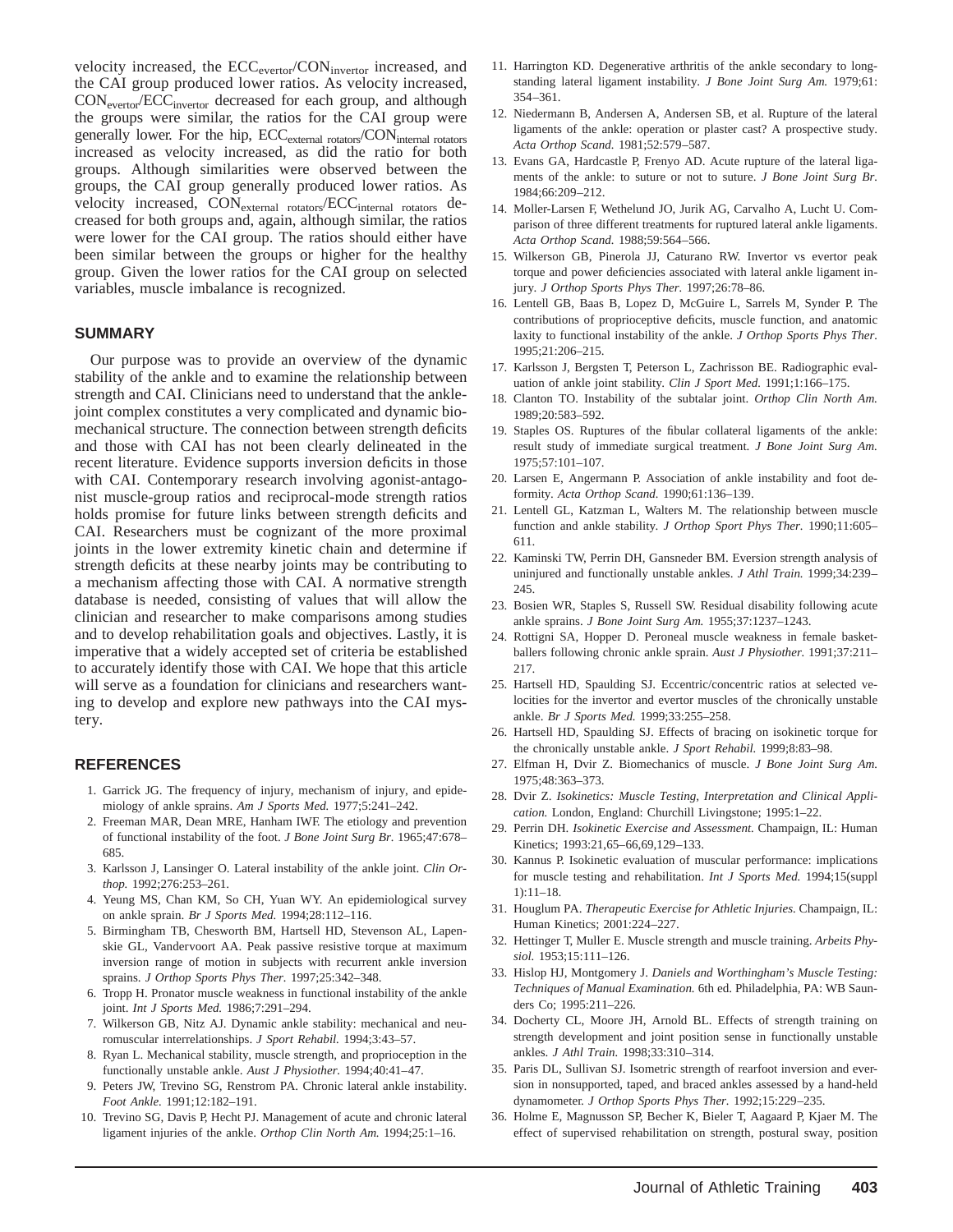sense and re-injury risk after acute ankle ligament sprain. *Scand J Med Sci Sports.* 1999;9:104–109.

- 37. Geboers JF, van Tuijl JH, Seelen HAM, Drost MR. Effect of immobilization on ankle dorsiflexion strength. *Scand J Rehabil Med.* 2000;32: 66–71.
- 38. Clarke DH. The influence on muscular fatigue patterns of the intercontraction rest interval. *Med Sci Sports.* 1971;3:83–88.
- 39. Page P, Labbe A. Predicted versus actual torque production of elastic and pulley resistance. *Phys Ther.* 2000;80(suppl):34.
- 40. Patterson RM, Stegink Jansen CW, Hogan HA, Nassif MD. Material properties of Thera-Band tubing. *Phys Ther.* 2001;81:1437–1445.
- 41. Nadeau S, Gravel D, Arsenault AB, Goyette M. Preloading and range of motion effect on plantarflexor muscle performance. *Arch Phys Med Rehabil.* 1996;77:1000–1004.
- 42. Hislop HJ, Perrine JJ. The isokinetic concept of exercise. *Phys Ther.* 1967;47:114–117.
- 43. Walmsley RP, Pearson N, Stymiest P. Eccentric wrist extensor contractions and the force velocity-relationship in muscle. *J Orthop Sports Phys Ther.* 1986;8:288–293.
- 44. Kaminski TW, Buckley BD, Powers ME, Hubbard TJ, Hatzel BM, Ortiz C. Eversion and inversion strength ratios in subjects with unilateral functional instability. *Med Sci Sports Exer.* 2001;33(suppl):135.
- 45. Buckley BD, Kaminski TW, Powers ME, Ortiz C, Hubbard TJ. Using reciprocal muscle group ratios to examine isokinetic strength in the ankle: a new concept [abstract]. *J Athl Train.* 2001;36(suppl):S-93.
- 46. Wong DL, Glasheen-Wray M, Andrews LF. Isokinetic evaluation of the ankle invertors and evertors. *J Orthop Sports Phys Ther.* 1984;5:246– 252.
- 47. Karnofel H, Wilkinson K, Lentell G. Reliability of isokinetic muscle testing at the ankle. *J Orthop Sports Phys Ther.* 1989;11:150–154.
- 48. Wennerberg D. Reliability of an isokinetic dorsiflexion and plantar flexion apparatus. *Am J Sports Med.* 1991;19:519–522.
- 49. Kaminski TW, Perrin DH, Mattacola CG, Szczerba JE, Bernier JN. The reliability and validity of ankle inversion and eversion torque measurements from the Kin Com II isokinetic dynamometer. *J Sport Rehabil.* 1995;4:210–218.
- 50. Kaminski TW, Horodyski MB, Zlatniski PA. Intertester reliability of concentric and eccentric isokinetic peak torque values for ankle eversion motion obtained from the Kin Com 125 AP isokinetic dynamometer [abstract]. *J Athl Train.* 1998;33(suppl):S-18.
- 51. Kaminski TW, Dover GC. Reliability of inversion and eversion Peakand average-torque measurements from the Biodex System 3 dynamometer. *J Sport Rehabil.* 2001;10:205–220.
- 52. Lentell GL, Cashman PA, Shiomoto KJ, Spry JT. The effect of knee position on torque output during inversion and eversion movements at the ankle. *Orthop Sports Phys Ther.* 1988;10:177–183.
- 53. McKnight CM, Armstrong CW. The role of ankle strength in functional ankle instability. *J Sport Rehabil.* 1997;6:21–29.
- 54. Voight M, Drayovitch P. Plyometrics. In: Albert M, ed. *Eccentric Muscle Training in Sports and Orthopedics.* New York, NY: Churchill Livingston; 1991:45–73.
- 55. Voight M. Stretch-strengthening: an introduction to plyometrics. *Orthop Phys Ther Clin North Am.* 1992;1:243–252.
- 56. Lundin P. A review of plyometric training. *Natl Strength Cond Assoc J.* 1985;7:65–70.
- 57. Bandy WD, Sanders B. *Therapeutic Exercise; Techniques for Intervention.* Baltimore, MD: Lippincott, Williams & Wilkins; 2001:179–211.
- 58. Hartsell HD. The effects of body position and stabilization on isokinetic torque ratios for the shoulder rotators. *Isokinet Exerc Sci.* 1999;7:161– 170.
- 59. Baumhauer JF, Alosa DM, Renstrom AF, Trevino S, Beynnon B. A prospective study of ankle injury risk factors. *Am J Sports Med.* 1995;23: 564–570.
- 60. Aagaard P, Simonsen EB, Magnusson SP, Larsson B, Dyhre-Poulsen P. A new concept for isokinetic hamstring: quadriceps muscle strength ratio. *Am J Sports Med.* 1998;26:231–237.
- 61. Kaminski TW, Perrin DH, Arnold BL, Gansneder BM, Gieck JH, Saliba EN. Concentric and eccentric force-velocity relationships between un-

injured and functionally unstable ankles [abstract]. *J Athl Train.* 1996; 31(suppl):S-54.

- 62. Hamill J, Knutzen KM. *Biomechanical Basis of Human Movement.* Baltimore, MD: Williams & Wilkins; 1995:261–262.
- 63. Hill AV. The heat of shortening and the dynamic constants of muscle. *Proc R Soc Lond B Biol Sci.* 1938;126:136–195.
- 64. Edman KAP. Contractile performance of skeletal muscle fibres. In: Komi P, ed. *Strength and Power in Sport.* Boston, MA: Blackwell Scientific Publications; 1992:96–114.
- 65. Hall SJ. *Basic Biomechanics.* 2nd ed. St Louis, MO: Mosby; 1995:150.
- 66. Cabri JMH. Isokinetic strength aspects of human joints and muscles. *Crit Rev Biomed Eng.* 1991;19:231–259.
- 67. Komi PV Buskirk ER. Effect of eccentric and concentric muscle conditioning on tension and electrical activity of human muscle. *Ergonomics.* 1972;15:417–434.
- 68. Rodgers KL, Berger RA. Motor-unit involvement and tension during maximum, voluntary concentric, eccentric, and isometric contractions of the elbow flexors. *Med Sci Sports.* 1974;6:253–259.
- 69. Pollack GH. The cross-bridge theory. *Physiol Rev.* 1983;63:1049–1113.
- 70. Stauber WT. Eccentric action of muscles: physiology, injury, and adaptation. *Exerc Sport Sci Rev.* 1989;17:157–185.
- 71. Komi PV. Physiological and biomechanical correlates of muscle function: effects of muscle structure and stretch-shortening cycle on force and speed. *Exerc Sport Sci Rev.* 1984;12:81–121.
- 72. Nichols TR, Houk JC. Improvement in linearity and regulation of stiffness that results from actions of stretch reflex. *J Neurophysiol.* 1976;39: 119–142.
- 73. Less M, Krewer SE, Eickelberg WW. Exercise effect on strength and range of motion of hand intrinsic muscles and joints. *Arch Phys Med Rehabil.* 1977;58:370–374.
- 74. Staples OS. Result study of ruptures of lateral ligaments of the ankle. *Clin Orthop.* 1972;85:50–58.
- 75. Brand RL, Black HM, Cox JS. The natural history of inadequately treated ankle sprains. *Am J Sports Med.* 1977;5:248–249.
- 76. Grana WA. Chronic pain persisting after ankle sprain. *J Musculoskel Med.* 1990;7:35–49.
- 77. Balduini FC, Vegso JJ, Torg JS, Torg E. Management and rehabilitation of ligamentous injuries to the ankle. *Sports Med.* 1987;4:364–380.
- 78. Schaap GR, de Keizer G, Marti K. Inversion trauma of the ankle. *Arch Orthop Trauma Surg.* 1989;108:273–275.
- 79. Bonnin JG. *Injuries to the Ankle.* Darien, CT: Hafner Publishing Co; 1950:118.
- 80. Bernier JN, Perrin DH, Rijke AM. Effect of unilateral functional instability of the ankle on postural sway and inversion and eversion strength. *J Athl Train.* 1997;32:226–232.
- 81. Hertel J. Functional instability following lateral ankle sprain. *Sports Med* 2000;29:361–71.
- 82. Kaumeyer G, Malone T. Ankle injuries: anatomical and biomechanical considerations necessary for the development of an injury prevention program. *J Orthop Sports Phys Ther.* 1980;1:171–177.
- 83. Cyriax J. *Textbook of Orthopedic Medicine: Diagnosis of Soft Tissue Lesions.* Vol I. 8th ed. London, UK: Bailliere Tindall; 1982:429.
- 84. Arnheim DD, Prentice WE. *Principles of Athletic Training.* 9th ed. St Louis, MO: McGraw-Hill Publishers; 1997:438.
- 85. Schrader JW. *Concentric and Eccentric Muscle Function in Normal and Chronically Sprained Ankles: Prevention Implications* [dissertation]. Bloomington, IN: Indiana University; 1993.
- 86. Nitz AJ, Dobner JJ, Kersey D. Nerve injury and grades II and III ankle sprains. *Am J Sports Med.* 1985;13:177–182.
- 87. Glick JM, Gordon RB, Nishimoto D. The prevention and treatment of ankle injuries. *Am J Sports Med.* 1976;4:136–141.
- 88. Tropp H, Askling C, Gillquist J. Prevention of ankle sprains. *Am J Sports Med.* 1985;13:259–262.
- 89. Porter GK Jr, Kaminski TW, Hatzel BM, Powers ME, Horodyski MB. An examination of the stretch-shortening cycle of the dorsiflexors and evertors in uninjured and functionally unstable ankles. *J Athl Train.* 2002;37:494–500.
- 90. Konradsen L, Beynnon BD, Renström PA. Proprioception and sensorimotor control in the functionally unstable ankle. In: Lephart SM, Fu FH,